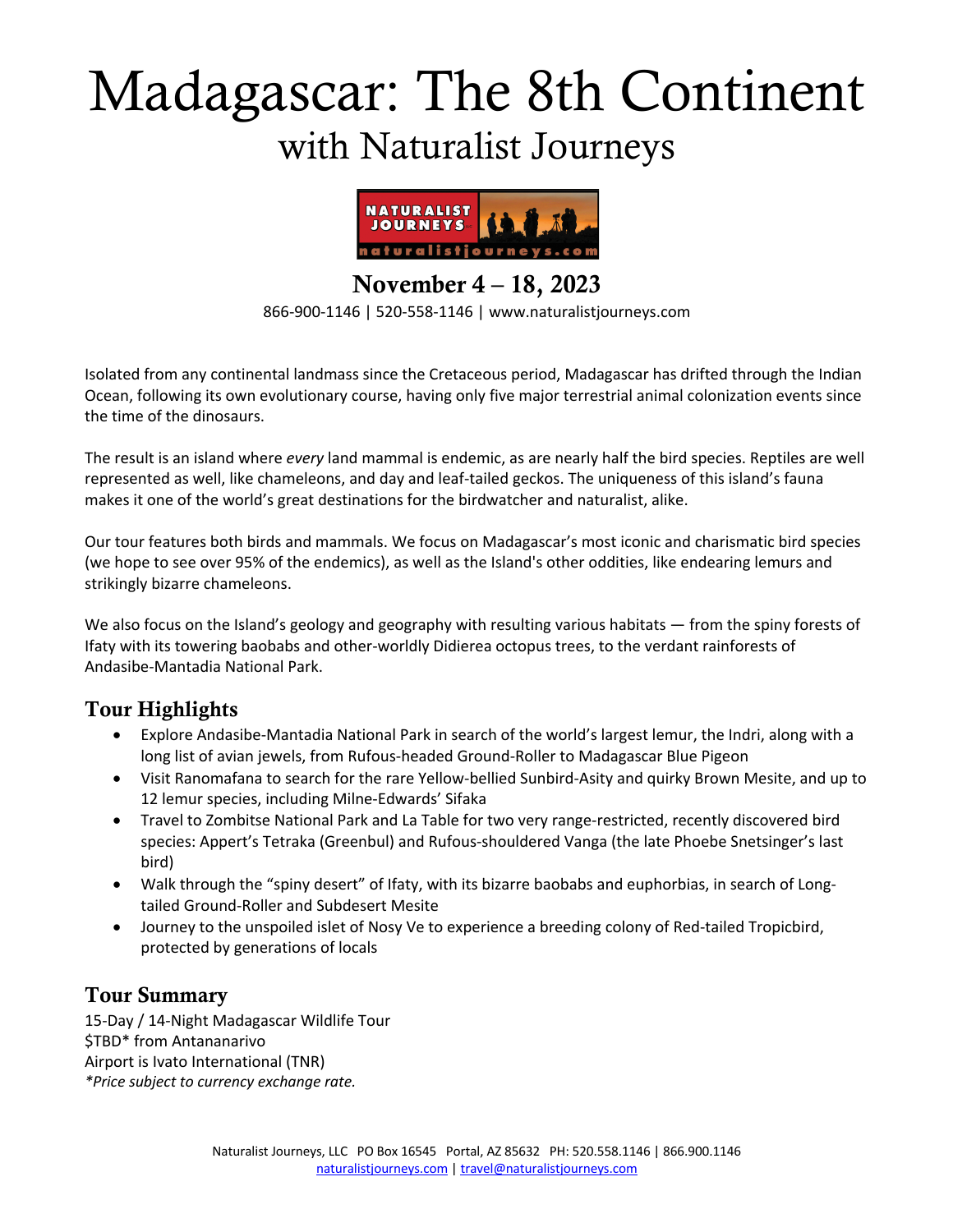# Day-to-Day Itinerary

*The exact sequence of events and locations on our itinerary may vary with Air Madagascar's flight schedules. Sometimes we run this tour in reverse order, but the main areas we visit remain the same.*

## Sat., Nov. 4 Arrival in Antananarivo

Welcome to Madagascar! Our journey begins in Antananarivo, the capital city of Madagascar. Lying at almost 4,200 feet above sea level in the middle of the country, the city sits atop a 2-mile long rocky ridge that overlooks extensive terraced rice paddies just west of the city.

"Tana," as it is colloquially known, originally served as the capital for the indigenous people of the island until its occupation by the French in the first half of the 20<sup>th</sup> Century. Years of colonization and immigration from other parts of the world have created a city with an eclectic mix of indigenous Malagasy, South Asian, and French elements.

When you arrive in the airport's arrival hall after picking up your luggage and passing through customs, look for someone to meet you with a sign showing your name. This is a driver from the hotel who handles the transfer. On the tour start day, your guide meets you to answer any questions and let you know the next morning's breakfast and departure time. *(D)*

## Sun., Nov. 5 Tana to Andasibe-Mantadia National Park

On this first morning, we meet for a briefing over breakfast. We then head about 150 kilometers east of Tana to the famous Andasibe-Mantadia National Park, our base for the next three nights. This park, established in 1989, protects a spectacular 155-square kilometer rainforest that is home to 11 species of lemurs, including the childsized Indri. If we are lucky, we are greeted by the Indri's calls long before we see them — they can be heard from up to a mile away! The journey takes three hours, with a stop for a meal along the way. *Accommodations in Andasibe-Mantadia National Park (B,L,D)*

## Mon., Nov. 6 & Tues., Nov. 7 Andasibe & Mantadia National Parks

Today we explore this incredible wilderness, an incredibly lush region that records over 200 days of rain a year and home of the iconic Indri Lemur. Also known as Anamalazaotra Special Reserve, or by the French name Perinet, Andasibe was formerly part of a tract of contiguous forest with the larger Mantadia National Park. Deforestation has since fragmented these protected areas. Today we visit the two now divided preserves that protect one of Madagascar's most important primary rainforest areas.

We explore the area's various trails with local guides, walking along streamsides and in ridge forest, as well as a small lake. This rainforest is Madagascar's most biodiverse ecosystem. As a result, the list of birds we can see is long; highlights may include Madagascar Flufftail, Madagascar Blue Pigeon, Dark Newtonia, Nuthatch Vanga, and Madagascar Pygmy-Kingfisher. We may also be fortunate enough to encounter Collared Nightjar roosting almost imperceptibly on the forest floor, a species so poorly known that its vocalizations are still unknown. Another nocturnal species that we may see is Madagascar Long-eared Owl, the largest owl species on the island.

Mantadia is also the best place in the world for Ground-Rollers. With patience, visitors may find four secretive rainforest species in a single morning: Pitta-like, Scaly, Rufous-headed, and Short-legged Ground-Roller. We may also find Lesser Vasa Parrot and three species of Coua: Red-breasted, Blue, and Red-fronted.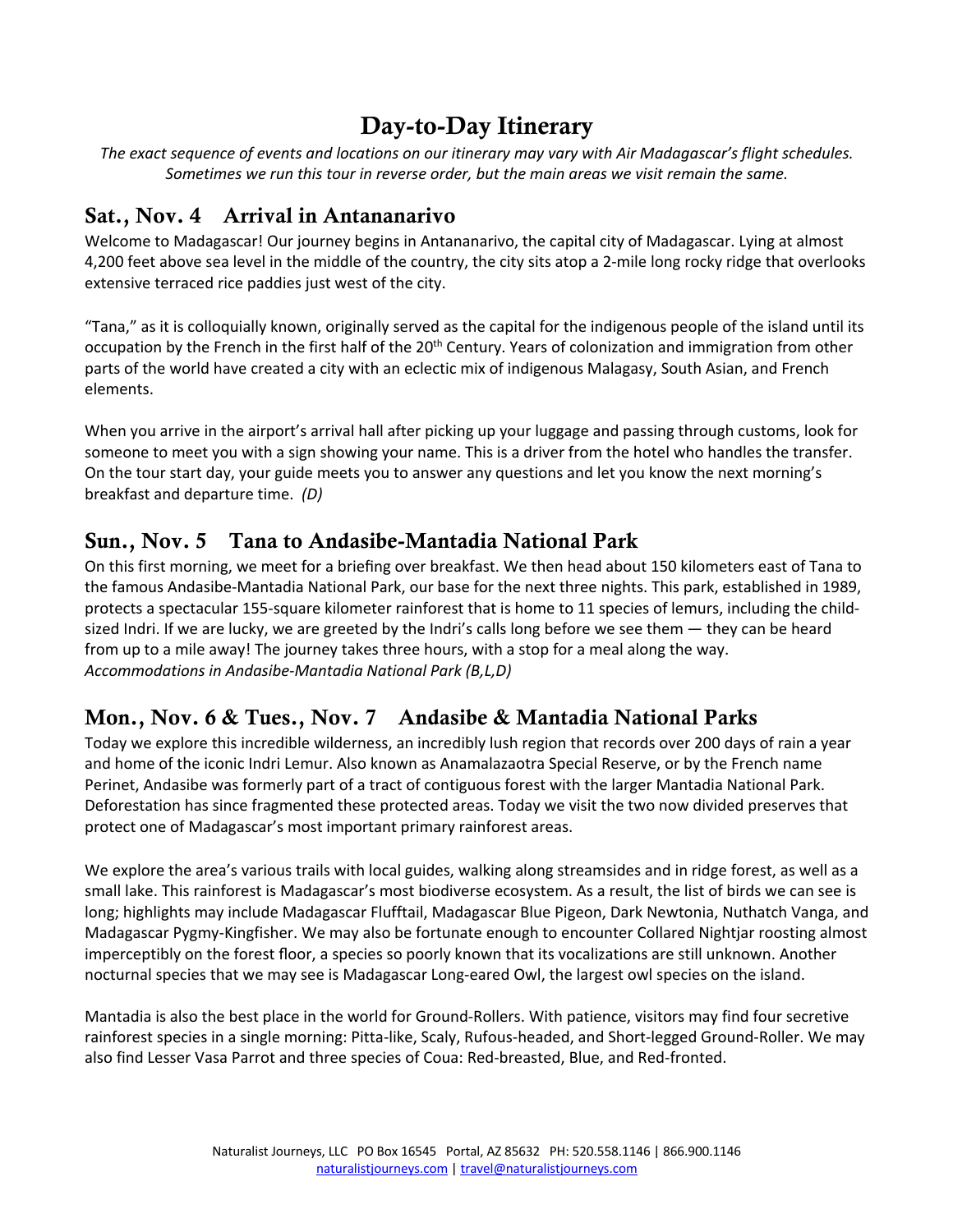Despite a long list of incredible birds, one of the top experiences here is the Indri's morning calls as they echo through the misty forests. These plaintive wails from the world's largest lemur are reminiscent of whale sounds! We listen and hopefully observe them at Andasibe, along with the iconic Diademed Sifaka and Black-and-White Ruffed, Greater Dwarf, Brown, and Gray Bamboo Lemurs.

The eastern rainforest is also an excellent place to sample some of Madagascar's varied and colorful chameleons, day geckos, and leaf-tailed geckos. We search for these while birding during the day and we will have another opportunity to spot some of Madagascar's unusual reptiles and amphibians on a night walk. *Accommodations in Andasibe-Mantadia National Park (B,L,D)* 

## Wed., Nov. 8 Andasibe to Antsirabe

After some final morning birding around Andasibe, we head southwards for approximately 300 kilometers to our next birding area, Ranomafana National Park. We pass colorful rice paddies on winding roads through the countryside until we arrive at the picturesque city of Antsirabe, the third largest city in Madagascar, known for its cool climate, thermal bath center, and plentiful rickshaw taxis. *Accommodations at Antsirabe (B,L,D)*

## Thurs., Nov. 9 Antsirabe to Ranomafana

This morning, we embark from Antsirabe on the second leg of our journey to Ranomafana, traveling south for just over 220 kilometers. After a long drive through rolling green mountains and past small villages, we arrive just before dark, settle in, and prepare for tomorrow's early start. We know that these days of travel are long, and strive to make them as interesting as possible!

*Accommodations at Ranomafana (B,L,D)*

## Fri., Nov. 10 – Sun., Nov. 12 Ranomafana National Park

Madagascar's government established Ranomafana National Park in 1991 to protect one of the largest remaining rainforest patches in eastern Madagascar. In 2007, the park became a UNESCO World Heritage Site. This superb tract of forest, situated at a slightly higher elevation than Mantadia National Park, boasts 161 square miles of mid-altitude rainforest and higher altitude montane forest. Small streams cascade through the eternally green park, draining into the Namorana River. This river divides the park and serves as a source of electricity for the area.

This park is of special interest to primatologists: a new species of lemur, the Golden Bamboo, was discovered here in 1986. It is also one of the best places to find one of the world's rarest primate species, the Greater Bamboo Lemur. A hotspot for lemur diversity, Ranomafana boasts 12 species, including the superb Milne-Edwards' Sifaka. We explore the excellent network of paths through the forests and dense stands of giant bamboo for these and other mammal species. If we are lucky, we may see Malagasy Striped Civet and Ringtailed Mongoose.

We also find a host of new bird species in these foothill and montane rainforests — home to most of Madagascar's avian endemics, including: Pitta-like Ground Roller, White-throated Oxylabes, Crossley's Vanga, and Pollen's Vanga. We also search for the more retiring Madagascar Wood-Rail, Brown Mesite, and Henst's Goshawk.

Vohiparara, a nearby cloud forest site, is our focus one morning. This emerald forest of mist and moss is the best site in the world to find the brilliantly colored Yellow-bellied Sunbird-Asity. Other excellent species here include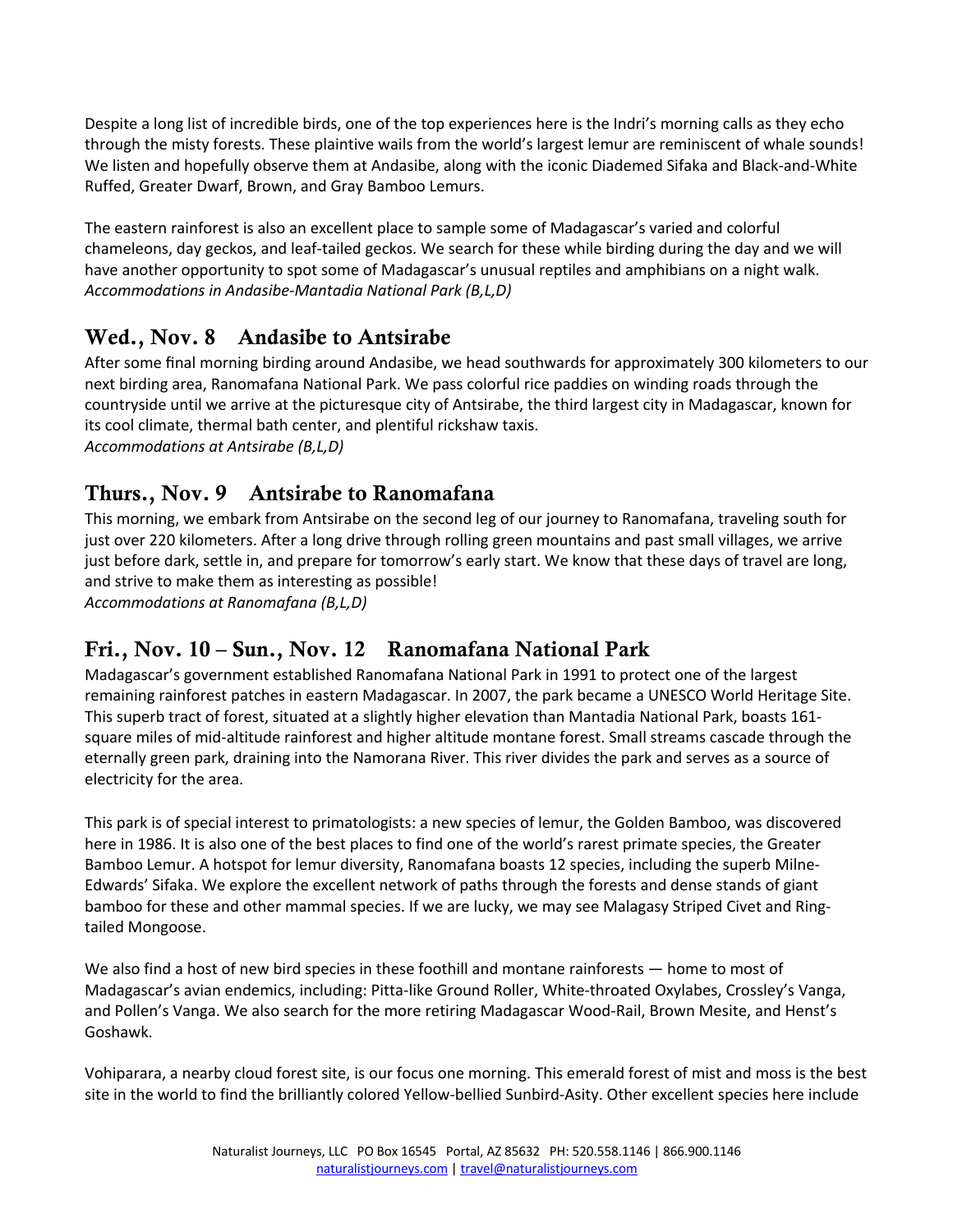Rufous-headed Ground-Roller, Brown Emutail, and Velvet Asity. Small patches of marsh may hold Gray Emutail and Madagascar Snipe. A nearby river holds possible Madagascar Pratincole. *Accommodations at Ranomafana (B,L,D)* 

## Mon., Nov. 13 Ranomafana | Anjaha & Isalo's Palm Savanna

This morning, we continue south to Anjaha and Isalo. The sacred forest of Anjaha protects a population of Ringtailed Lemur. These social, iconic, and charismatic lemurs may offer splendid photo opportunities. We continue our way south towards Isalo on a spectacularly scenic drive. We search for the elegant Madagascar Harrier along the way on a beautiful grassland plateau, where we might also spot a few species of endemic ground orchid. The Isalo Massif itself is a landscape covered in golden grasslands with rugged sandstone outcrops with hints of silver and green. Set against the deep blue sky, this magnificent landscape is reminiscent of a John Wayne Western.

Fascinating birds here include Madagascar Partridge, Torotoroka Scops-Owl, and Benson's Rock-Thrush. *Accommodations surrounded by the spectacular mountains of the Isalo Massif (B,L,D)*

## Tues., Nov. 14 & Wed., Nov. 15 Isalo to Zombitse to Ifaty

We head off on an early start, heading southwest to explore Zombitse National Park, which protects tall deciduous forests and savannas, and their wildlife. Cuckoo-Roller, more closely related to falcons than either cuckoos or rollers, regularly displays over the canopy here. Males engage in flapping displays and loops accompanied by shrieking whistles.

These forests are also home to Appert's Tetraka (Greenbul), a highly endangered species restricted to just a handful of forest patches. Giant Coua, Coquerel's Coua, and Rufous Vanga are a few of the other species we may encounter here in this special transition zone between the south's flora and the western deciduous forest.

After lunch, we continue along the coast to the southern part of the country, where we spend four days exploring the "Spiny Desert," mudflats, and coastal "coral-rag" scrub.

On the drive to Ifaty, scanning the mudflats we look for the distinctive Crab-Plover and vulnerable Madagascar Plover. The beach resort town of Ifaty is a popular place for beach-goers and naturalists, alike.

White sandy beaches and turquoise water offer a shocking juxtaposition to the famous "Spiny Desert," a landscape of interwoven baobabs with bulbous trunks, Ocotillo-like *Didierea*, and euphorbias so weird and wonderful that you might as well be on a different planet. This area is loaded with extravagant semi-desert endemics. We explore this fascinating ecosystem this afternoon and tomorrow. *Accommodations at Ifaty (B,L,D)* 

## Thurs., Nov. 16 Ifaty | Toliara | St. Augustin Bay

The "Spiny Desert," an ecologically diverse wonderland, is dominated by a completely foreign association of plant species. We carefully wind our way among the *Didierea*, avoiding the sharp spines, while trying to find various specialized, endemic species. The stars of this ecosystem are Long-tailed Ground-Roller and Subdesert Mesite, charismatic members of two different endemic bird families. Four species of vangas, including the spectacular Sickle-billed can also be found. The elusive Banded Kestrel is a good bonus!

Mid-day, when temperatures soar, we take a welcome break (and perhaps a refreshing dip in the ocean!). In the afternoon, we drive half an hour down the coast to the seaside town of Toliara and settle in at our lodge. Arid hillsides surrounding the Bay of Augustin are home to Madagascar's most recently described endemic, Red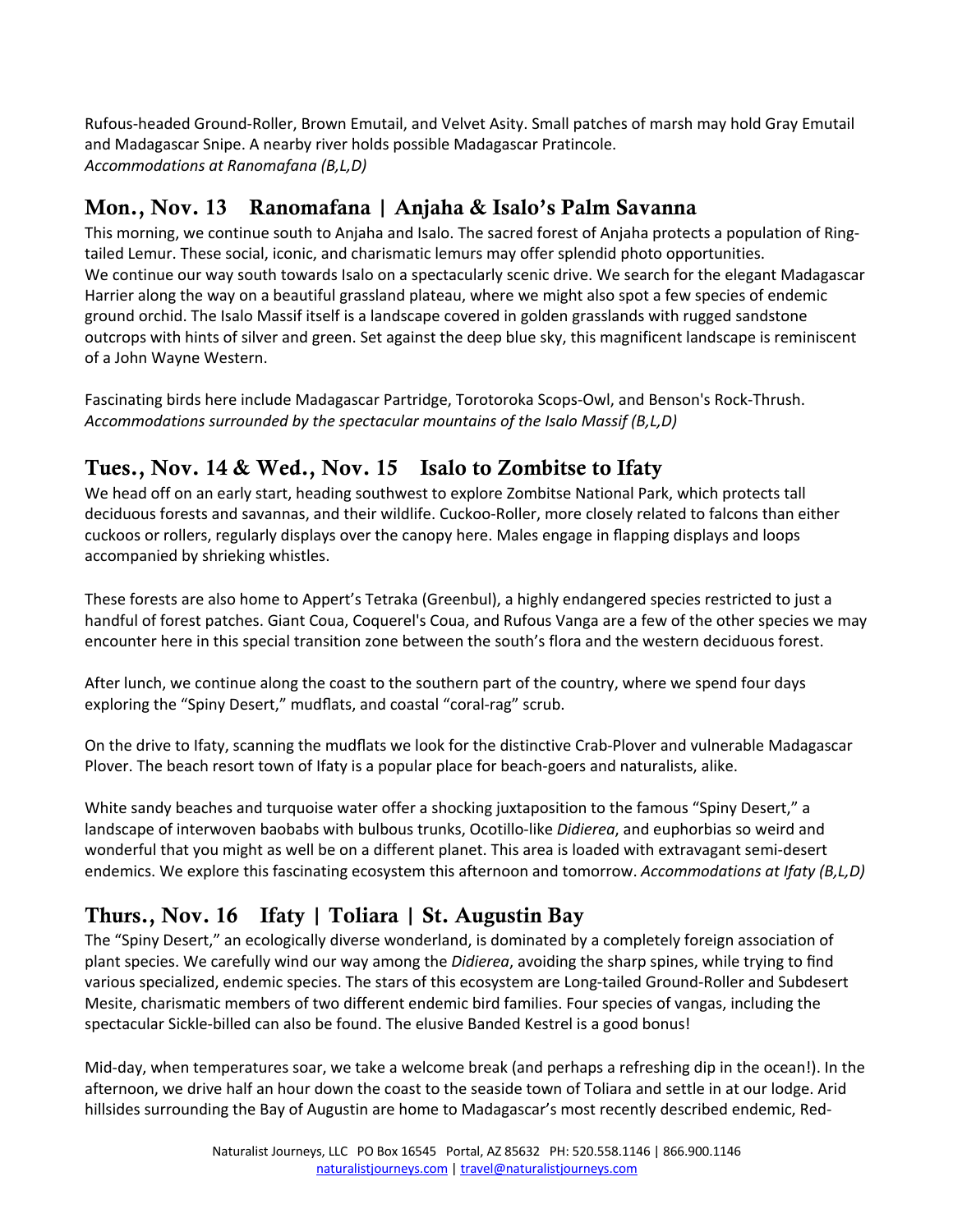shouldered Vanga, as well as the scarce and range-restricted Verreaux's Coua. Madagascar Sandgrouse often frequent area drinking holes. *Accommodations at Toliara (B,L,D)*

## Fri., Nov. 17 Toliara | Anakao and Nosy Ve

If we have time this morning, we search again for Madagascar Sandgrouse. Afterwards, we board a boat across the Bay of Augustin to Anakao and Nosy Ve. Please note that this excursion cannot be guaranteed, as it is subject to weather conditions and Air Madagascar flight times.

In the coastal vegetation near Anakao, our target is Littoral Rock-Thrush. We then make the very short boat trip to the uninhabited islet of Nosy Ve where we enjoy splendidly close views of Red-tailed Tropicbird as they hover overhead. This unspoiled islet with long white beaches and aquamarine waters, also hosts roosts of resting seabirds. We scan for Lesser Crested Tern, White-fronted Plover, and Crab-Plover. Optional snorkeling can be arranged in advance.

We return by mid-afternoon, depending on wind conditions, then head to the airport in Toliara to board our flight back to Antananarivo. *Accommodations at Tana (B,L,D)* 

## Sat., Nov. 18 Departures from Tana

Catch your international flights home today, or we can help you make arrangements to stay on and explore on your own. Just ask! Please note, flights out today should be made in the evening.

# Items of Note

#### Accommodations

Our hotels are good by African standards! This isn't a budget trip and we make an extra effort to stay in comfortable hand-picked accommodations, upmarket where possible, and as close as possible to the best birding areas. Rooms have private facilities with hot showers, although the supply of hot water in Madagascar can be intermittent!

## Meals

Meals are Western-style, with a hint of French and Malagasy influence. Zebu, the local beef, features predominantly on the menu. Seafood is popular at the coast. Please advise if you are vegetarian and what foods you enjoy, so that we can accommodate you. Water is not safe to drink, so we supply free bottled water in the vehicle, which you can take to your room in the evening for drinking and brushing teeth.

## Pace of the Tour, Transport & Timing

The tour is timed to coincide with the breeding season. The days are cool to warm in the highlands and hot in the dry forest. To find birds and lemurs and cope with heat, we need to have early starts and a lot of time in the field. Transport for short distances is by minibus or four-wheel-drive vehicles, and for longer drives by a larger coaster bus, which regularly allows for approximately one and a half seats per person.

This tour requires a moderate to good degree of fitness. Most walks start at the coolest times of the day at a slow to fair pace. Most walks are generally relatively flat, with small ups and downs on many trails. There are